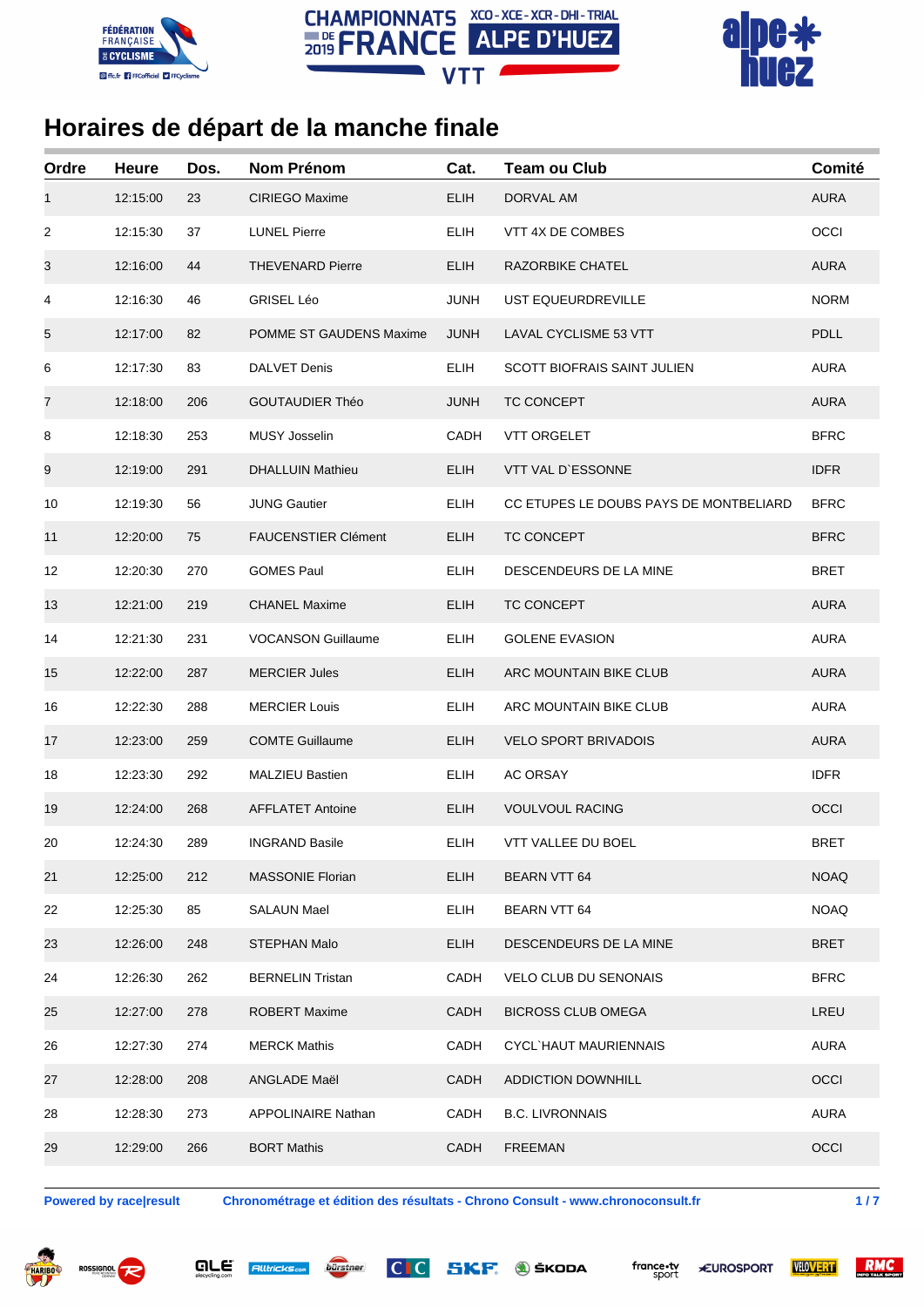





| Ordre | <b>Heure</b> | Dos. | Nom Prénom               | Cat.        | <b>Team ou Club</b>                | Comité      |
|-------|--------------|------|--------------------------|-------------|------------------------------------|-------------|
| 30    | 12:29:30     | 286  | <b>TAIANI Marc Ange</b>  | CADH        | ASSOCIATION CYCLES PASSION REUNION | LREU        |
| 31    | 12:30:00     | 264  | DE BOISSIEU Lucas        | CADH        | <b>CSO MILLAU</b>                  | OCCI        |
| 32    | 12:30:30     | 265  | LE MARCHAND Arthur       | CADH        | ECOLE VTT DU LIE                   | <b>BRET</b> |
| 33    | 12:31:00     | 225  | <b>CANET Nathan</b>      | <b>CADH</b> | <b>VOULVOUL RACING</b>             | OCCI        |
| 34    | 12:31:30     | 228  | NOHARET Romain           | CADH        | <b>FREEMAN</b>                     | OCCI        |
| 35    | 12:32:00     | 277  | <b>MATHIEU Theo</b>      | <b>CADH</b> | V.T.T. RANDO 04 DIGNE LES BAINS    | <b>PACA</b> |
| 36    | 12:32:30     | 258  | RIBERO Logan             | CADH        | AMSL FREJUS VTT LE CLUB            | <b>PACA</b> |
| 37    | 12:33:00     | 256  | <b>DAVID Gillian</b>     | CADH        | <b>BLAUSASC VTT 06</b>             | <b>PACA</b> |
| 38    | 12:33:30     | 260  | <b>DOUCHET Baptiste</b>  | CADH        | <b>BLAUSASC VTT 06</b>             | <b>PACA</b> |
| 39    | 12:34:00     | 238  | GIBLASSE FEBVRE Thao     | CADH        | <b>BRULON LOISIRS VTT NATURE</b>   | <b>PDLL</b> |
| 40    | 12:34:30     | 280  | <b>DEMOLLIERE Maxime</b> | CADH        | <b>OCC ANTIBES</b>                 | <b>PACA</b> |
| 41    | 12:35:00     | 235  | <b>MEZINE Quentin</b>    | <b>CADH</b> | <b>US FRONTON</b>                  | OCCI        |
| 42    | 12:35:30     | 257  | <b>TRONCALE Sylvain</b>  | CADH        | US CAGNES/MER VTT                  | <b>PACA</b> |
| 43    | 12:36:00     | 269  | <b>SERPAGGI Emilien</b>  | CADH        | <b>VSC BEAUNE 21</b>               | <b>BFRC</b> |
| 44    | 12:36:30     | 221  | <b>JUSTINO Victor</b>    | CADH        | US CAGNES/MER VTT                  | <b>PACA</b> |
| 45    | 12:37:00     | 230  | <b>BILLIE Boris</b>      | CADH        | V C PAYS DE SAINT-FLOUR            | <b>AURA</b> |
| 46    | 12:37:30     | 211  | <b>DALVET Florent</b>    | CADH        | <b>SCOTT BIOFRAIS SAINT JULIEN</b> | <b>AURA</b> |
| 47    | 12:38:00     | 79   | <b>OLLIER Thomas</b>     | CADH        | <b>VELO CLUB LODEVOIS</b>          | OCCI        |
| 48    | 12:38:30     | 233  | FOUILLIT Benjamin        | CADH        | V C PAYS DE SAINT-FLOUR            | <b>AURA</b> |
| 49    | 12:39:00     | 255  | <b>BOUTHET Guewenn</b>   | <b>CADH</b> | JARNAC V.T.T.                      | <b>NOAQ</b> |
| 50    | 12:39:30     | 84   | GIRONDE Mael             | <b>CADH</b> | <b>MTB MARTIGUES</b>               | <b>PACA</b> |
| 51    | 12:40:00     | 215  | <b>MOREL Nicolas</b>     | CADH        | US CAGNES/MER VTT                  | <b>PACA</b> |
| 52    | 12:40:30     | 216  | NOHARET Florian          | <b>CADH</b> | <b>FREEMAN</b>                     | OCCI        |
| 53    | 12:41:00     | 217  | <b>VAISSE Malou</b>      | CADH        | PAS DE JAMBE PAS DE CHOCOLAT       | <b>PACA</b> |
| 54    | 12:41:30     | 87   | <b>COUMES Paulin</b>     | CADH        | L'ALTERNATIVE VTT                  | OCCI        |
| 55    | 12:42:00     | 81   | LEBOUCHER Mathieu        | CADH        | FREEMAN                            | OCCI        |
| 56    | 12:42:30     | 290  | <b>JUSTINO Jules</b>     | CADH        | US CAGNES/MER VTT                  | <b>PACA</b> |
| 57    | 12:43:00     | 86   | <b>BINET Tom</b>         | CADH        | AMSL FREJUS VTT LE CLUB            | <b>PACA</b> |
| 58    | 12:43:30     | 251  | <b>CONSTANT Nicolas</b>  | CADH        | US CAGNES/MER VTT                  | <b>PACA</b> |

**Powered by race|result Chronométrage et édition des résultats - Chrono Consult - www.chronoconsult.fr 2 / 7**









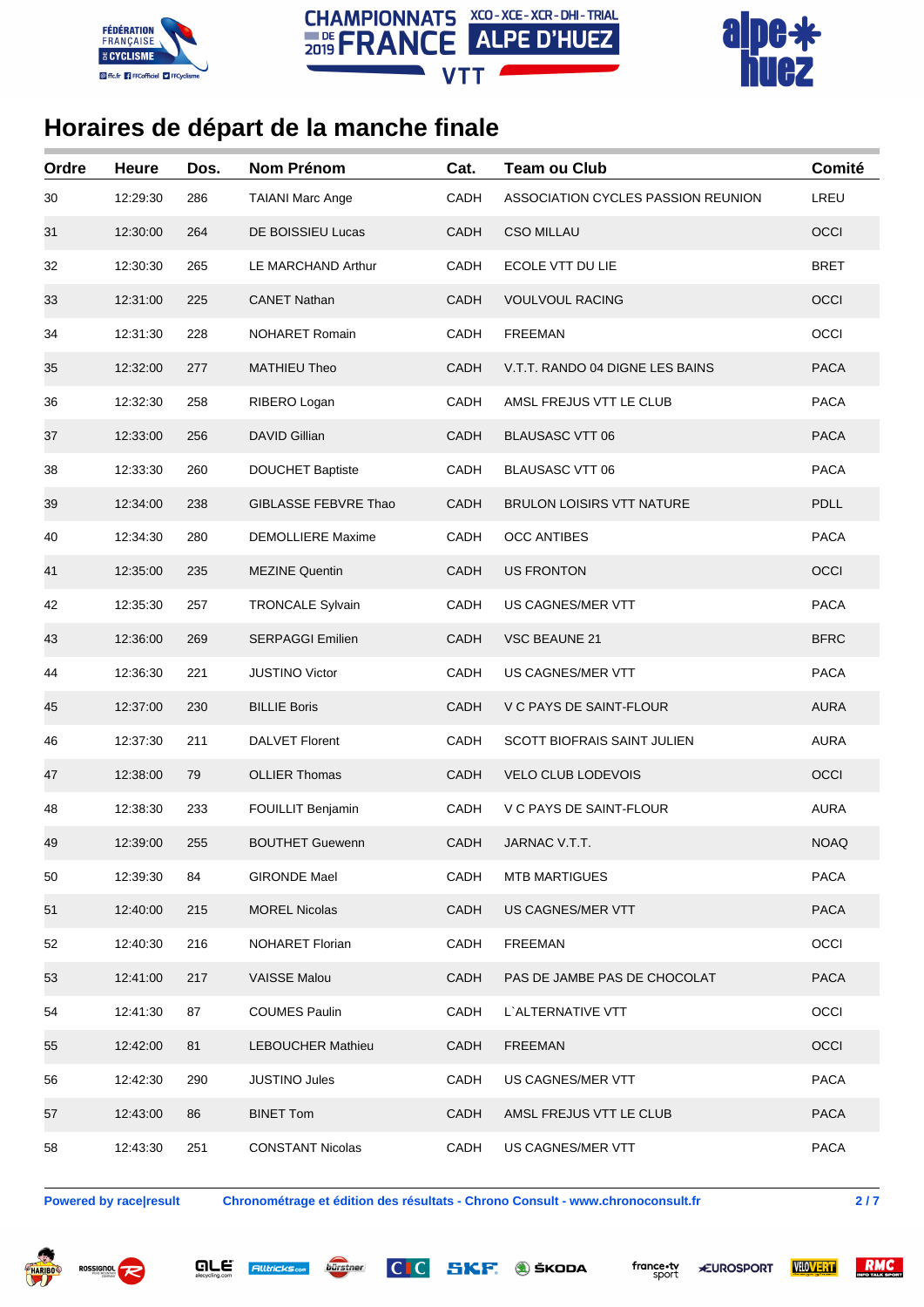





| Ordre | <b>Heure</b> | Dos. | Nom Prénom                 | Cat.        | <b>Team ou Club</b>                | Comité      |
|-------|--------------|------|----------------------------|-------------|------------------------------------|-------------|
| 59    | 12:44:00     | 73   | <b>GUICHARD Léo</b>        | CADH        | ARC MOUNTAIN BIKE CLUB             | <b>AURA</b> |
| 60    | 12:44:30     | 275  | <b>FRANCOZ Alix</b>        | CADH        | ROC VTT                            | <b>AURA</b> |
| 61    | 12:45:00     | 213  | <b>BERNAD Enzo</b>         | CADH        | <b>FREEMAN</b>                     | OCCI        |
| 62    | 12:45:30     | 279  | <b>MARTIN Loïc</b>         | CADH        | ASSOCIATION CYCLES PASSION REUNION | LREU        |
| 63    | 12:46:00     | 70   | <b>GILBERT Arsène</b>      | CADH        | <b>VELO CLUB D'AMBERIEU</b>        | <b>AURA</b> |
| 64    | 12:46:30     | 72   | MASSEGLIA Lorenzo          | CADH        | <b>BLAUSASC VTT 06</b>             | <b>PACA</b> |
| 65    | 12:47:00     | 236  | <b>DILIGENT Alexis</b>     | <b>JUNH</b> | <b>CLIC CHAMBERY SAVOIE</b>        | <b>AURA</b> |
| 66    | 12:47:30     | 285  | <b>ARMAND Clement</b>      | <b>JUNH</b> | PAS DE JAMBE PAS DE CHOCOLAT       | <b>PACA</b> |
| 67    | 12:48:00     | 214  | <b>MUNOZ Xavier</b>        | <b>JUNH</b> | CLUB VTT D'IRIGNY (JSI)            | <b>AURA</b> |
| 68    | 12:48:30     | 226  | MICHAUD Gregoire           | <b>JUNH</b> | JARNAC V.T.T.                      | <b>NOAQ</b> |
| 69    | 12:49:00     | 218  | <b>RIOLLET Mathias</b>     | <b>JUNH</b> | <b>VELO CLUB BELINOIS</b>          | <b>PDLL</b> |
| 70    | 12:49:30     | 220  | <b>BOSCHET Ewen</b>        | JUNH        | <b>VELO TAUPONT</b>                | BRET        |
| 71    | 12:50:00     | 276  | <b>COULOUD Thomas</b>      | <b>JUNH</b> | <b>V.S. ROMANAIS PEAGEOIS</b>      | <b>AURA</b> |
| 72    | 12:50:30     | 284  | <b>CAZET Alex</b>          | JUNH        | ASSOCIATION CYCLES PASSION REUNION | LREU        |
| 73    | 12:51:00     | 261  | <b>DEBESSON Antonin</b>    | <b>JUNH</b> | <b>BMX CLUB DE HYERES</b>          | <b>PACA</b> |
| 74    | 12:51:30     | 244  | <b>FABREGUE Theo</b>       | <b>JUNH</b> | PAS DE JAMBE PAS DE CHOCOLAT       | <b>PACA</b> |
| 75    | 12:52:00     | 201  | <b>BRIOLE Evan</b>         | <b>JUNH</b> | <b>LOURDES VTT</b>                 | OCCI        |
| 76    | 12:52:30     | 227  | <b>GENEUIL Aurelien</b>    | <b>JUNH</b> | JARNAC V.T.T.                      | <b>NOAQ</b> |
| 77    | 12:53:00     | 245  | <b>LETELLIER Nicolas</b>   | JUNH        | <b>VTT ORGELET</b>                 | <b>BFRC</b> |
| 78    | 12:53:30     | 250  | <b>FOUGERAT Etienne</b>    | JUNH        | ARC MOUNTAIN BIKE CLUB             | <b>AURA</b> |
| 79    | 12:54:00     | 207  | <b>BELLOT Elie</b>         | JUNH        | PAS DE JAMBE PAS DE CHOCOLAT       | <b>PACA</b> |
| 80    | 12:54:30     | 88   | <b>BAUNIER Lucas</b>       | <b>JUNH</b> | JARNAC V.T.T.                      | <b>NOAQ</b> |
| 81    | 12:55:00     | 239  | <b>FAURE VINCENT Johan</b> | JUNH        | <b>V.C. MOYENNE DURANCE</b>        | <b>PACA</b> |
| 82    | 12:55:30     | 48   | <b>ESCALIER Matis</b>      | <b>JUNH</b> | CALVISSON VTT                      | OCCI        |
| 83    | 12:56:00     | 74   | <b>ARNAUD Romain</b>       | <b>JUNH</b> | PAS DE JAMBE PAS DE CHOCOLAT       | <b>PACA</b> |
| 84    | 12:56:30     | 252  | DAVID Tom                  | <b>JUNH</b> | SUD ROUSSILLON CYCLISME            | OCCI        |
| 85    | 12:57:00     | 205  | <b>PETIOT Mathis</b>       | JUNH        | A A MOUNTAIN-BIKE                  | <b>AURA</b> |
| 86    | 12:57:30     | 249  | DAMIANI Aurélien           | <b>JUNH</b> | <b>VC FIDELIO MANOM</b>            | <b>GEST</b> |
| 87    | 12:58:00     | 203  | CAZAUX Leo                 | <b>JUNH</b> | <b>UCS ANGLET</b>                  | <b>NOAQ</b> |

are

**Alltricks.com** 

**Powered by race|result Chronométrage et édition des résultats - Chrono Consult - www.chronoconsult.fr 3 / 7**

bürstner

 $|C|C|$ 

SKF.



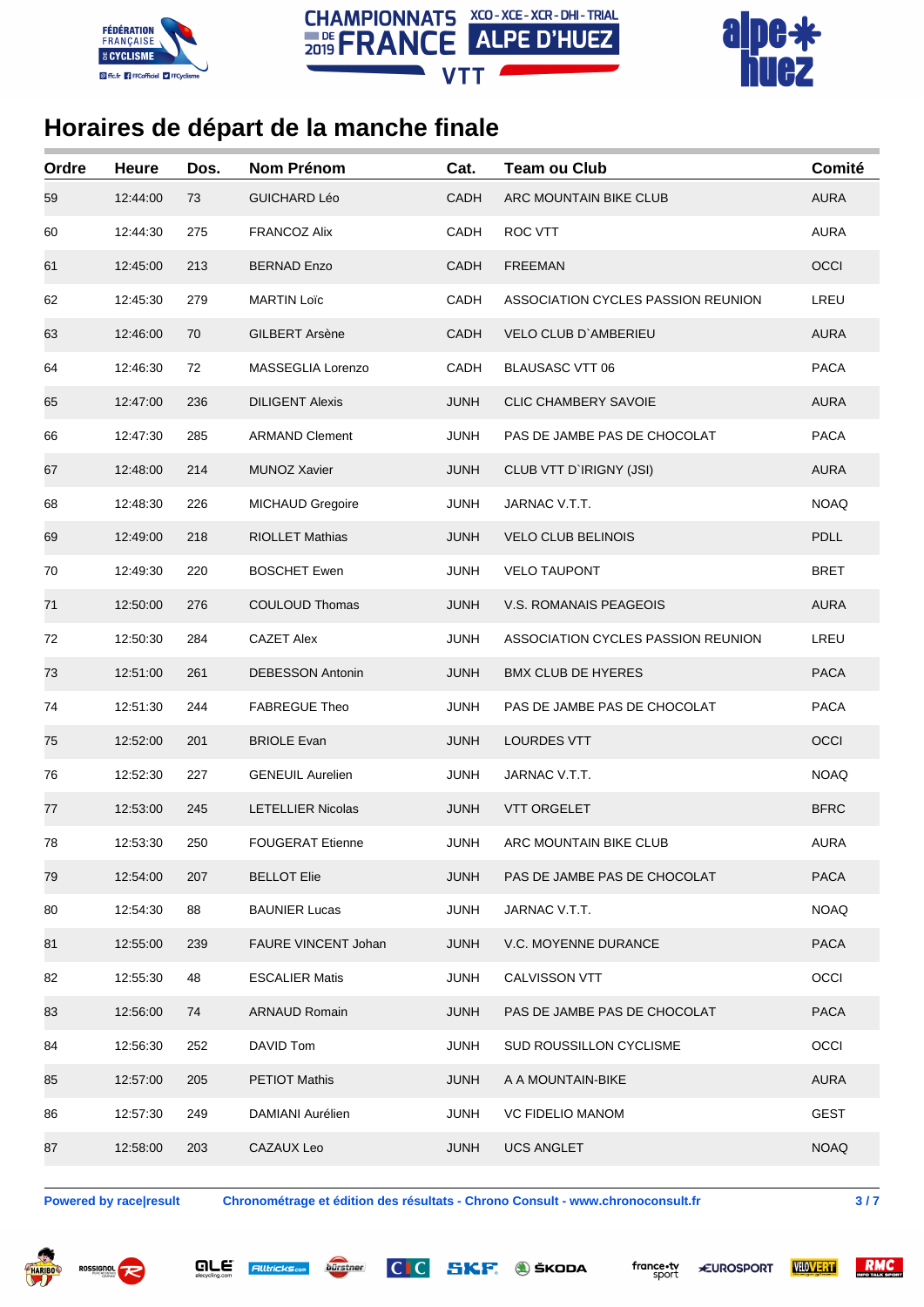





| Ordre | <b>Heure</b> | Dos. | <b>Nom Prénom</b>                | Cat.        | <b>Team ou Club</b>                     | Comité      |
|-------|--------------|------|----------------------------------|-------------|-----------------------------------------|-------------|
| 88    | 12:58:30     | 267  | <b>RUHLMANN Théo</b>             | <b>JUNH</b> | TEAM BULLS FRANCE                       | <b>GEST</b> |
| 89    | 12:59:00     | 209  | <b>COSSE Tom</b>                 | <b>JUNH</b> | PEUJARD VELO CLUB - SECTION COMPETITION | <b>NOAQ</b> |
| 90    | 12:59:30     | 50   | <b>ANDRIEUX Corentin</b>         | JUNH        | ECOLE VTT DU LIE                        | <b>BRET</b> |
| 91    | 13:00:00     | 52   | <b>BAILLON Melvyn</b>            | <b>JUNH</b> | <b>LOURDES VTT</b>                      | OCCI        |
| 92    | 13:00:30     | 67   | <b>CHATANAY Romain</b>           | <b>JUNH</b> | <b>SCOTT BIOFRAIS SAINT JULIEN</b>      | <b>AURA</b> |
| 93    | 13:01:00     | 38   | LANGLADE Jérémy                  | <b>JUNH</b> | <b>MOUNTAIN DYKE 43</b>                 | <b>AURA</b> |
| 94    | 13:01:30     | 45   | <b>GUIONNET lan</b>              | <b>JUNH</b> | <b>BUNNY HOP CLUB</b>                   | <b>PACA</b> |
| 95    | 13:02:00     | 237  | <b>ROSSIGNOL Eliot</b>           | <b>JUNH</b> | <b>SINGLETRACKS</b>                     | <b>NOAQ</b> |
| 96    | 13:02:30     | 40   | <b>GRANDJEAN Mathéo</b>          | <b>JUNH</b> | ARC MOUNTAIN BIKE CLUB                  | <b>AURA</b> |
| 97    | 13:03:00     | 42   | <b>GAILLET Louis</b>             | <b>JUNH</b> | <b>SCOTT DOWNHILL FACTORY</b>           | OCCI        |
| 98    | 13:03:30     | 39   | CHAPELET Simon                   | <b>JUNH</b> | POLYGON UR                              | <b>AURA</b> |
| 99    | 13:04:00     | 246  | <b>EPITALON Raphaël</b>          | <b>ELIH</b> | SCOTT BIOFRAIS SAINT JULIEN             | <b>AURA</b> |
| 100   | 13:04:30     | 80   | NICON Jérémy                     | <b>ELIH</b> | A A MOUNTAIN-BIKE                       | <b>AURA</b> |
| 101   | 13:05:00     | 282  | <b>GAUVIN Théo</b>               | <b>ELIH</b> | ASSOCIATION CYCLES PASSION REUNION      | LREU        |
| 102   | 13:05:30     | 202  | <b>CANET Nicolas</b>             | <b>ELIH</b> | <b>VOULVOUL RACING</b>                  | OCCI        |
| 103   | 13:06:00     | 272  | <b>ROUDIL Corentin</b>           | <b>ELIH</b> | <b>VELO CLUB MENDE LOZERE</b>           | OCCI        |
| 104   | 13:06:30     | 89   | <b>BRECHIGNAC DENIS Lancelot</b> | <b>ELIH</b> | ARC MOUNTAIN BIKE CLUB                  | <b>AURA</b> |
| 105   | 13:07:00     | 234  | POIROT Kévin                     | <b>ELIH</b> | LA BRESSAUDE ROUE VERTE                 | <b>GEST</b> |
| 106   | 13:07:30     | 90   | <b>DILIGENT Bastien</b>          | <b>ELIH</b> | <b>CLIC CHAMBERY SAVOIE</b>             | <b>AURA</b> |
| 107   | 13:08:00     | 243  | <b>TOURAILLE Clement</b>         | <b>ELIH</b> | <b>CREUSE OXYGENE</b>                   | <b>NOAQ</b> |
| 108   | 13:08:30     | 210  | <b>LOHNER Alexandre</b>          | <b>ELIH</b> | <b>CRAN GEVRIER VTT</b>                 | <b>AURA</b> |
| 109   | 13:09:00     | 57   | <b>DURSAP Robin</b>              | <b>ELIH</b> | <b>CREUSE OXYGENE</b>                   | <b>NOAQ</b> |
| 110   | 13:09:30     | 63   | <b>HEBERT Ambroise</b>           | <b>ELIH</b> | ALPES MANCELLES RIDE                    | PDLL        |
| 111   | 13:10:00     | 31   | <b>CABIROU Marc</b>              | <b>ELIH</b> | <b>VOULVOUL RACING</b>                  | OCCI        |
| 112   | 13:10:30     | 240  | <b>BAUSCHERT Alan</b>            | <b>ELIH</b> | <b>VC FIDELIO MANOM</b>                 | <b>GEST</b> |
| 113   | 13:11:00     | 59   | MAUPAS Jordan                    | <b>ELIH</b> | AC ORSAY                                | <b>IDFR</b> |
| 114   | 13:11:30     | 71   | <b>JULIEN Calvin</b>             | <b>ELIH</b> | LACHTOUTEAM CVN                         | OCCI        |
| 115   | 13:12:00     | 76   | <b>LATELTIN Hugo</b>             | <b>ELIH</b> | LIBER'T CYCLE                           | <b>NORM</b> |
| 116   | 13:12:30     | 222  | <b>MOSNIER Alexandre</b>         | <b>ELIH</b> | <b>BESSE SUPER-BESSE</b>                | <b>AURA</b> |

**Powered by race|result Chronométrage et édition des résultats - Chrono Consult - www.chronoconsult.fr 4 / 7**





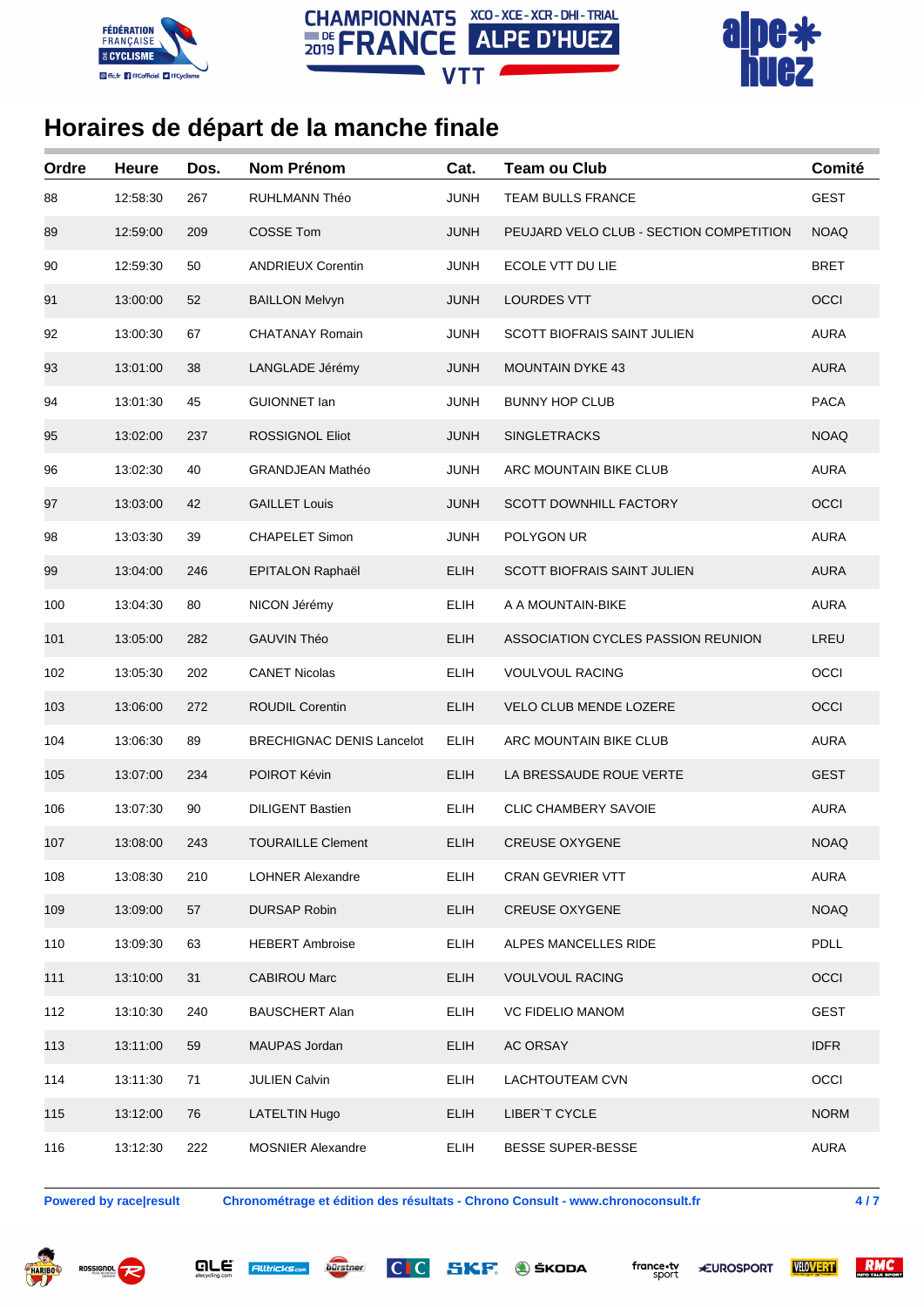





| 117 | 13:13:00 |     |                            |             |                                         |             |
|-----|----------|-----|----------------------------|-------------|-----------------------------------------|-------------|
|     |          | 61  | SELTZ Benjamin             | <b>ELIH</b> | <b>MOLSHEIM FUN BIKE</b>                | <b>GEST</b> |
| 118 | 13:13:30 | 58  | <b>GUEDARD Sam</b>         | <b>ELIH</b> | VTT VALLEE DU BOEL                      | <b>BRET</b> |
| 119 | 13:14:00 | 54  | PECOUL Gaël                | <b>ELIH</b> | <b>SCOTT BIOFRAIS SAINT JULIEN</b>      | <b>AURA</b> |
| 120 | 13:14:30 | 78  | PETIT Tristan              | <b>ELIH</b> | <b>BESSE SUPER-BESSE</b>                | <b>AURA</b> |
| 121 | 13:15:00 | 60  | <b>CONSEILLE Timai</b>     | <b>ELIH</b> | <b>US CAGNES VTT</b>                    | <b>PACA</b> |
| 122 | 13:15:30 | 43  | HIS Pacôme                 | <b>ELIH</b> | LES GETS BIKEPARK                       | <b>AURA</b> |
| 123 | 13:16:00 | 34  | VIOLLAND Rémy              | <b>ELIH</b> | <b>CRAN GEVRIER VTT</b>                 | <b>AURA</b> |
| 124 | 13:16:30 | 55  | <b>JOUET PASTRE Martin</b> | <b>ELIH</b> | X1 RACING                               | OCCI        |
| 125 | 13:17:00 | 254 | <b>JEANDEL Louis</b>       | <b>ELIH</b> | <b>VC AUBUSSON</b>                      | <b>NOAQ</b> |
| 126 | 13:17:30 | 36  | PAILLARD Nathan            | <b>ELIH</b> | LOURDES VTT                             | OCCI        |
| 127 | 13:18:00 | 49  | COUGOUREUX Sylvain         | <b>ELIH</b> | LES GETS BIKEPARK                       | <b>AURA</b> |
| 128 | 13:18:30 | 47  | <b>CROZ Romain</b>         | <b>ELIH</b> | ARC MOUNTAIN BIKE CLUB                  | <b>AURA</b> |
| 129 | 13:19:00 | 41  | <b>DESBROSSES Damien</b>   | <b>ELIH</b> | DORVAL AM                               | <b>AURA</b> |
| 130 | 13:19:30 | 65  | <b>CHOLLEY Geoffrey</b>    | <b>ELIH</b> | <b>REMIREMONT VTT</b>                   | <b>GEST</b> |
| 131 | 13:20:00 | 32  | <b>COUGOUREUX Benoit</b>   | <b>ELIH</b> | LES GETS BIKEPARK                       | <b>AURA</b> |
| 132 | 13:20:30 | 51  | <b>GAILLOT Baptiste</b>    | <b>ELIH</b> | ROC VTT                                 | <b>AURA</b> |
| 133 | 13:21:00 | 110 | GOZZI Lauryne              | <b>ELIF</b> | US CAGNES VTT                           | <b>PACA</b> |
| 134 | 13:21:30 | 129 | CADIN Lena                 | <b>JUNF</b> | ECOLE VTT DU LIE                        | <b>BRET</b> |
| 135 | 13:22:00 | 126 | <b>FALOURD Camille</b>     | <b>JUNF</b> | JARNAC V.T.T.                           | <b>NOAQ</b> |
| 136 | 13:22:30 | 130 | PLANQUART Lily             | <b>JUNF</b> | <b>TRIBAL SPORT</b>                     | <b>PACA</b> |
| 137 | 13:23:00 | 128 | <b>ESCUDERO Maelle</b>     | <b>JUNF</b> | <b>LATITUDE VTT</b>                     | OCCI        |
| 138 | 13:23:30 | 131 | <b>BOISSIERE Madison</b>   | <b>JUNF</b> | <b>VC MT.AIGOUAL PAYS VIGANAIS</b>      | OCCI        |
| 139 | 13:24:00 | 124 | <b>CHARDONNIERAS Leane</b> | <b>JUNF</b> | PEUJARD VELO CLUB - SECTION COMPETITION | <b>NOAQ</b> |
| 140 | 13:24:30 | 127 | <b>CLAVEL Vicky</b>        | <b>JUNF</b> | ANNECY CYCLISME COMPETITION             | <b>AURA</b> |
| 141 | 13:25:00 | 123 | GOZZI Tina                 | <b>JUNF</b> | <b>US CAGNES VTT</b>                    | <b>PACA</b> |
| 142 | 13:25:30 | 106 | <b>FONTAINE Adelina</b>    | <b>ELIF</b> | <b>RIDING COMPANY</b>                   | LREU        |
| 143 | 13:26:00 | 122 | CHAPPAZ Lauryne            | <b>JUNF</b> | V.C. ST JULIEN EN GENEVOIS              | <b>AURA</b> |
| 144 | 13:26:30 | 109 | GIMENEZ Viktoria           | <b>ELIF</b> | MOUNTAIN BIKE LES ANGLES                | OCCI        |
| 145 | 13:27:00 | 104 | <b>LESOIN Flora</b>        | <b>ELIF</b> | ANNECY CYCLISME COMPETITION             | <b>AURA</b> |

**Powered by race|result Chronométrage et édition des résultats - Chrono Consult - www.chronoconsult.fr 5 / 7**







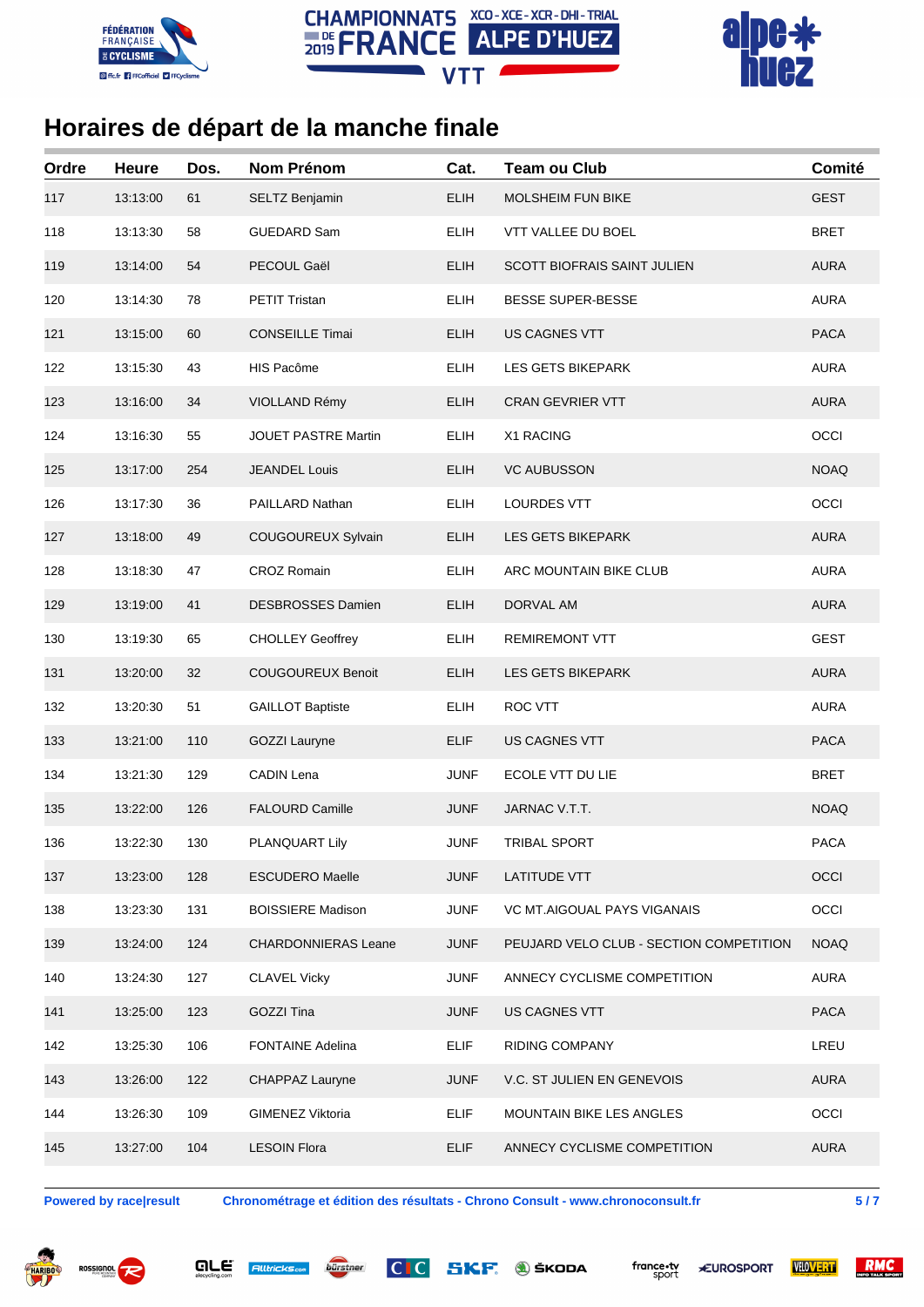





| Ordre | <b>Heure</b> | Dos.             | <b>Nom Prénom</b>           | Cat.        | <b>Team ou Club</b>                  | Comité      |
|-------|--------------|------------------|-----------------------------|-------------|--------------------------------------|-------------|
| 146   | 13:27:30     | 108              | <b>LOHNER Laura</b>         | <b>ELIF</b> | <b>CRAN GEVRIER VTT</b>              | <b>AURA</b> |
| 147   | 13:28:00     | 121              | <b>GIMENEZ Nastasia</b>     | JUNF        | <b>MOUNTAIN BIKE LES ANGLES</b>      | OCCI        |
| 148   | 13:31:00     | 107              | <b>BERNARD Mathilde</b>     | <b>ELIF</b> | <b>SCOTT BIOFRAIS SAINT JULIEN</b>   | <b>PACA</b> |
| 149   | 13:34:00     | 125              | PIERRINI Léona              | <b>JUNF</b> | FRC VTT ST VALLIER DE THIEY          | <b>PACA</b> |
| 150   | 13:37:00     | 103              | <b>OURDOUILLIE Fiona</b>    | <b>ELIF</b> | US CAGNES VTT                        | <b>PACA</b> |
| 151   | 13:40:00     | 102              | CHAPPAZ Mélanie             | <b>ELIF</b> | HOPE TECHNOLOGY                      | <b>AURA</b> |
| 152   | 13:43:00     | 105              | <b>DELEST Agnes</b>         | <b>ELIF</b> | US CAGNES VTT                        | <b>PACA</b> |
| 153   | 13:46:00     | 101              | <b>CABIROU Marine</b>       | <b>ELIF</b> | <b>SCOTT DOWNHILL FACTORY</b>        | OCCI        |
| 154   | 13:51:00     | 28               | <b>GUIBAL Thomas</b>        | <b>ELIH</b> | <b>CLUB CYCLISTE UBAYE</b>           | <b>PACA</b> |
| 155   | 13:51:30     | 27               | <b>GICQUEAU BUQUEN Ewen</b> | <b>ELIH</b> | <b>CYCLEWORKS</b>                    | <b>BRET</b> |
| 156   | 13:52:00     | 20               | <b>CLEMENT Valentin</b>     | <b>ELIH</b> | <b>U.C.JOINVILLE VALLAGE</b>         | <b>GEST</b> |
| 157   | 13:52:30     | 24               | <b>CHIROSSEL Anthony</b>    | <b>ELIH</b> | <b>LACHTOUTEAM CVN</b>               | OCCI        |
| 158   | 13:53:00     | 17               | <b>CABIROU Rudy</b>         | <b>ELIH</b> | PROPAIN FACTORY RACING               | OCCI        |
| 159   | 13:53:30     | 33               | <b>RILAT Emile</b>          | <b>JUNH</b> | DORVAL AM                            | <b>AURA</b> |
| 160   | 13:54:00     | 68               | <b>GARCIN Johan</b>         | <b>JUNH</b> | <b>BMX PUGET VILLE</b>               | <b>PACA</b> |
| 161   | 13:57:00     | 11               | <b>CHATANAY Valentin</b>    | <b>ELIH</b> | <b>SCOTT BIOFRAIS SAINT JULIEN</b>   | <b>AURA</b> |
| 162   | 14:00:00     | 69               | <b>GUILLO Tom</b>           | CADH        | US CAGNES VTT                        | <b>PACA</b> |
| 163   | 14:03:00     | 10               | VIGE Gaëtan                 | <b>ELIH</b> | CUBE GLOBAL SQUAD PROTECTED BY BLISS | <b>PACA</b> |
| 164   | 14:06:00     | 26               | <b>MARRY Kevin</b>          | <b>ELIH</b> | <b>VOULVOUL RACING</b>               | <b>PACA</b> |
| 165   | 14:09:00     | 19               | <b>DIPASQUALE Charly</b>    | <b>ELIH</b> | <b>JCRACING VERBIER</b>              | <b>AURA</b> |
| 166   | 14:12:00     | 16               | <b>LALY Thibault</b>        | <b>ELIH</b> | <b>MS MONDRAKER TEAM</b>             | <b>BRET</b> |
| 167   | 14:15:00     | 21               | PFEIFFER Bryan              | <b>ELIH</b> | <b>ADDICTION DOWNHILL</b>            | <b>AURA</b> |
| 168   | 14:18:00     | 29               | <b>RUFFIN Thibaut</b>       | <b>ELIH</b> | COMMENCAL/VALLNORD                   | <b>AURA</b> |
| 169   | 14:21:00     | 15               | <b>RUFFIN Gaëtan</b>        | <b>ELIH</b> | COMMENCAL/VALLNORD                   | <b>AURA</b> |
| 170   | 14:24:00     | 35               | ROGGE Antoine               | <b>JUNH</b> | COMMENCAL 100%                       | <b>PACA</b> |
| 171   | 14:27:00     | $\overline{7}$   | <b>DAPRELA Thibaut</b>      | <b>JUNH</b> | COMMENCAL/VALLNORD                   | <b>PACA</b> |
| 172   | 14:30:00     | $\boldsymbol{9}$ | FRIXTALON Hugo              | <b>ELIH</b> | COMMENCAL 100%                       | OCCI        |
| 173   | 14:33:00     | 12               | <b>FAYOLLE Alexandre</b>    | <b>ELIH</b> | POLYGON UR                           | OCCI        |
| 174   | 14:36:00     | 5                | THIRION Rémi                | <b>ELIH</b> | COMMENCAL/VALLNORD                   | <b>GEST</b> |

**Powered by race|result Chronométrage et édition des résultats - Chrono Consult - www.chronoconsult.fr 6 / 7**